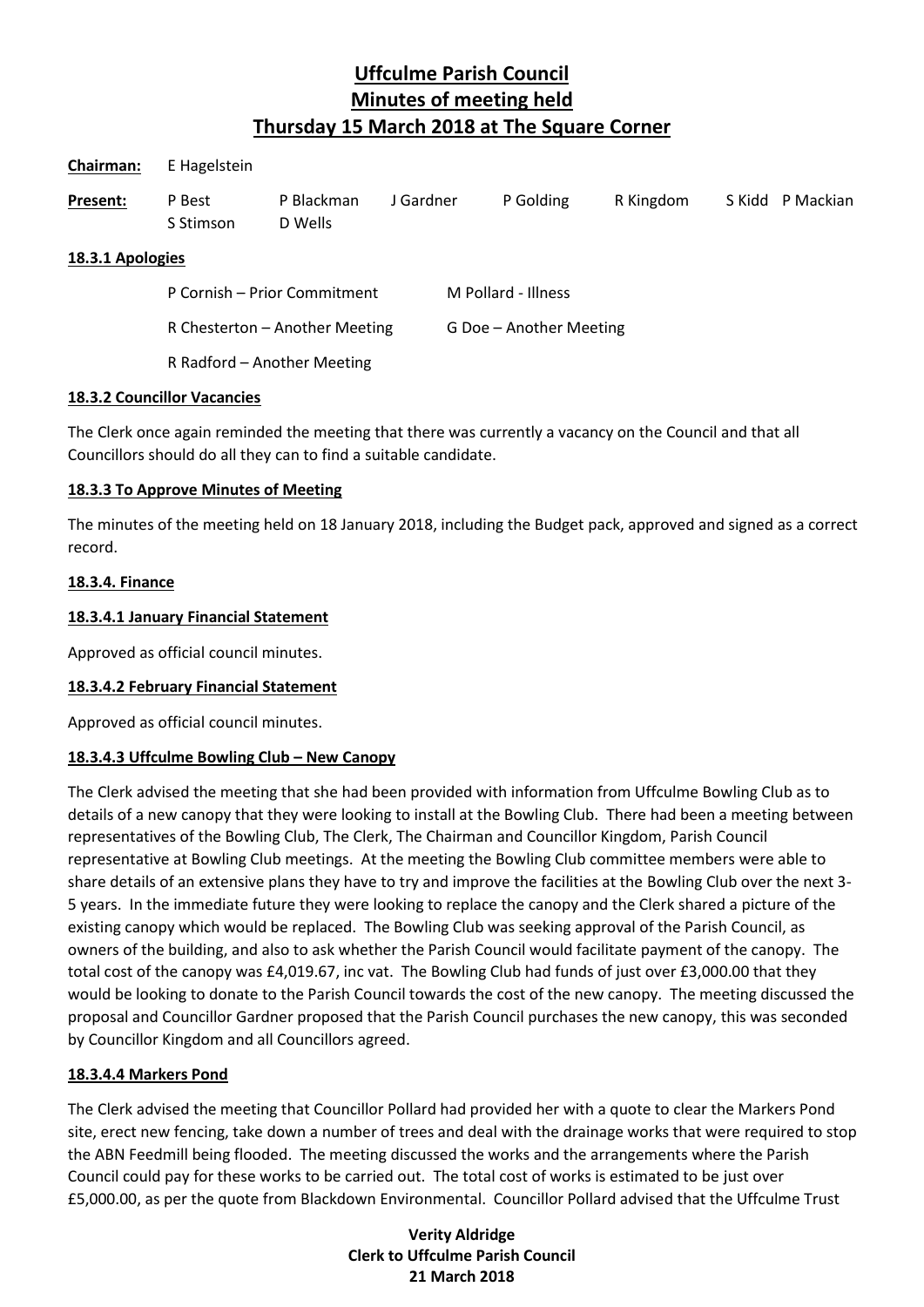would make a donation towards the cost of the works for around £1,500-£2,000. The meeting discussed the Clerk contacting West Country Housing to find out whether they would be willing to lease the site to the Parish Council. The meeting agreed that it wasn't appropriate to arrange for works to be carried out without the security of a long term lease in place. The Clerk would progress this.

## **18.3.4.5 Magelake**

The Clerk advised the meeting that she had been making a number of payments, as set out on the January and February financial statement. These were for amounts agreed by the Council at the October Parish Council meeting. Since the budget was approved at the October Parish Council meeting there had been savings achieved across some of the expenditure and as a result additional works, including new carpeting, had been able to be carried out.

The Clerk reminded Councillors that there would be an opening of the Pavilion room on Friday 16 March between 5-7pm.

## **18.3.4.6 Ashill Village Hall Heating Repairs**

As set aside in the budget a bill had arrived for the repairs to Ashill Village Hall heating totalling £409.49, inc vat and the Clerk would arrange payment.

## **18.3.4.7 Allotment Payment 2018-19**

The Clerk advised that she had been provided with allotment details for the 2018-19 year and there were 55 out of 60 plots being rented to Uffculme parishioners and therefore the Parish Council's 50% contribution totalled £1,604.17, and the Clerk had arranged a cheque to this effect.

### **18.3.5 Business Arising**

### **18.3.5.1 Uffculme Central**

The Clerk advised that she had now received an estimate from a contractor who could arrange the management of a decking project for The Square, the Clerk shared with the meeting an initial draft design following a site meeting with the Clerk and Councillor Pollard. The initial estimate was £95,000.00, although there was some scope and this would need to increase as the quote as it stands, does not include any services, water and electric, being provided within the centre of the Square, and it had previously been agreed to include in any new works.

The Clerk also confirmed the estimate she had received for the tarmacking and the groundworks for the parking area at Ayshford and this had come in at around £65,000.00. The Clerk has discussed the estimates and proposals with Councillor Pollard and it was estimated that the total project would cost in the region of £200,000.00. This is still an estimate at this time as we only have very rough costings and drawings from the contractors.

Councillors liked the design of the Square layout and thought that it would provide options in terms of using the space, whilst also providing a more defined parking structure to vehicles. Some Councillors raised concerns as to whether parishioners wanted to see the Square developed and the meeting was reminded of the original mandate given to the Council a few years ago. The meeting was also reminded that the Parish Council has to date spent a significant sum of money on the proposals and they have not progressed.

After much discussion it was agreed that the Clerk would arrange a meeting with the Conservation Officer of MDDC, Sue Warren to discuss whether the rough designs we had received to date would meet with her approval. It was agreed that there seemed little point in progressing matters if the overall design was not one that would meet the requirements of MDDC. In the meantime, the Clerk would also ask for the designer of the Square area to cost in dealing with the services.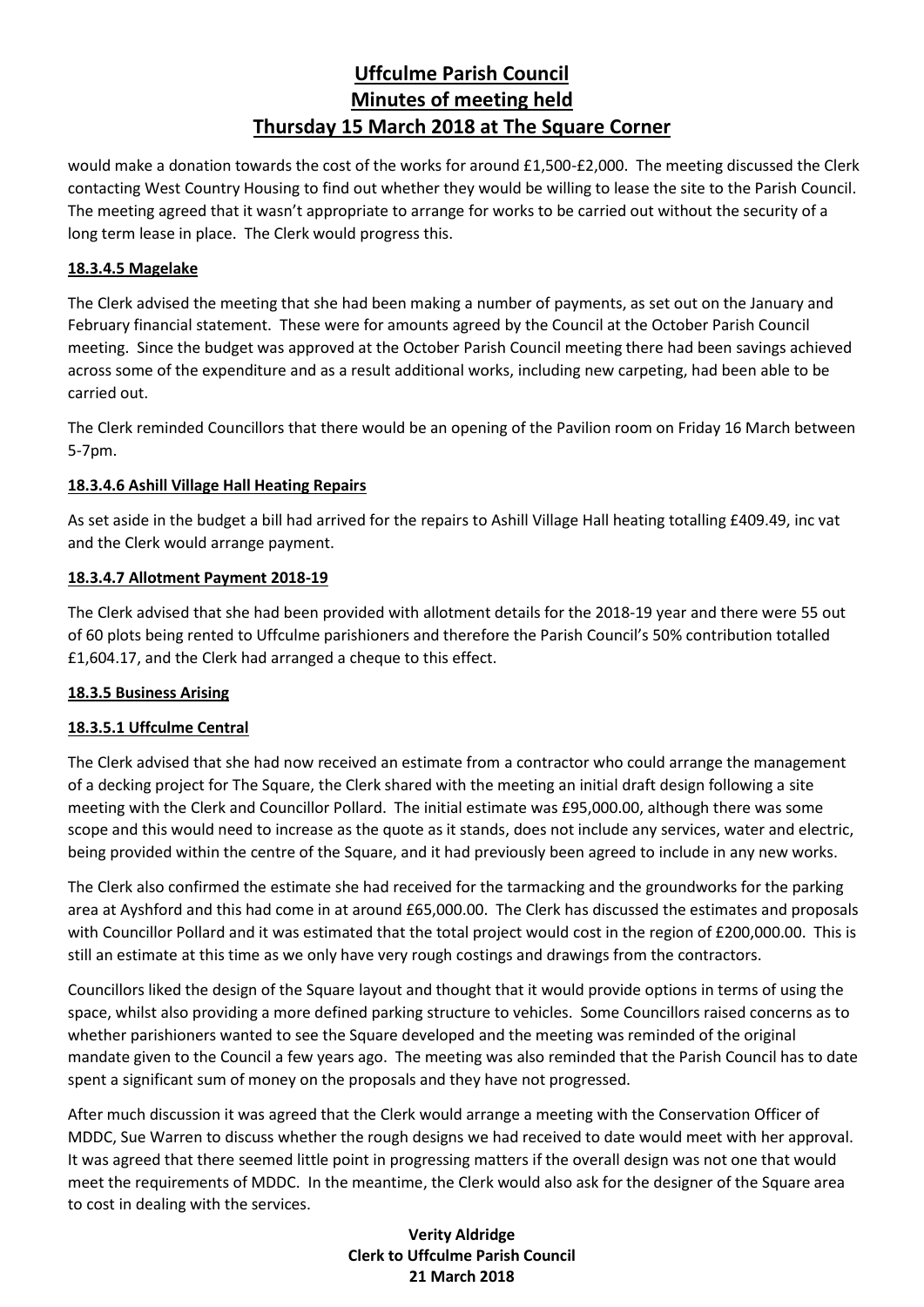Councillor Gardner also offered the Clerk some additional details of a company to contact who may be able to provide a quote for the decking area on the Square. It was agreed that no further quotes would be requested until after the meeting with Sue Warren, if appropriate.

### **18.3.5.2 Mid Devon Local Plan**

The Clerk reminded Councillors that there was a new consultation on the documents prepared, following the independent review, on the work that MDDC had carried out on the Local Plan. The Clerk urged all Councillors to be involved in the consultation and she would circulate a response to present to MDDC prior to the April meeting. The response would need to be agreed at the April meeting so that it could be submitted in time.

### **18.3.5.3 Landfill Site at Broadpath**

Councillor Hagelstein updated the meeting on the recent Broadpath liaison meeting. Councillor Hagelstein thought that the meeting was very useful and Aggregate Industries seemed, for the first time in a while, to be listening to concerns locally.

## **18.3.5.4 ABN Feed Mill**

It was agreed further to the discussions surrounding the Markers Pond that if West Country Housing would consider leasing the area to the Parish Council that we should approach ABN Feed Mill to see if they would like to be involved in the works, both in respect of the works and also financially.

It was reported that the Feed Mill had been smelling recently and all members of the Council were urged to keep log if they noticed the Feed Mill smelling.

The next meeting will be scheduled for June.

# **18.3.5.5 Uffculme Men's Club**

The Clerk advised that she had received the 2017 figures as prepared by the Club and she had been asked to look at them within her accounting capacity because they did not understand why their loss did not reflect the movement on the bank statement. The Clerk advised the meeting that she had yet not looked at the figures, but it seemed that they were including their purchases within the figures but also them providing for the wastage whereas actually this could be a note as opposed to an additional cost.

The next meeting of the Men's Club is scheduled for 10 April 2018.

# **18.3.5.6 Uffculme Bowling Club – Meeting 9/2/18 and Extension Plans**

As discussed with regards to the canopy the Bowling Club is currently looking at developing their facilities and as part of the overall plan for the next 3-5 years they were looking to build a significant extension to provide male changing rooms and improved kitchen facilities. The committee believes that the improvement of the building will then attract further competitions and county matches.

The Clerk had received an e mail from the Secretary of the Committee to advise that they had looked into the Viridor funding requirements, which had changed since their last application, and they now realise that they were unlikely to be successful in an application for funding from Viridor as they were looking to increase the footprint of the building, and Viridor no longer supported these applications. The committee was going to discuss this further with Viridor and look at other options.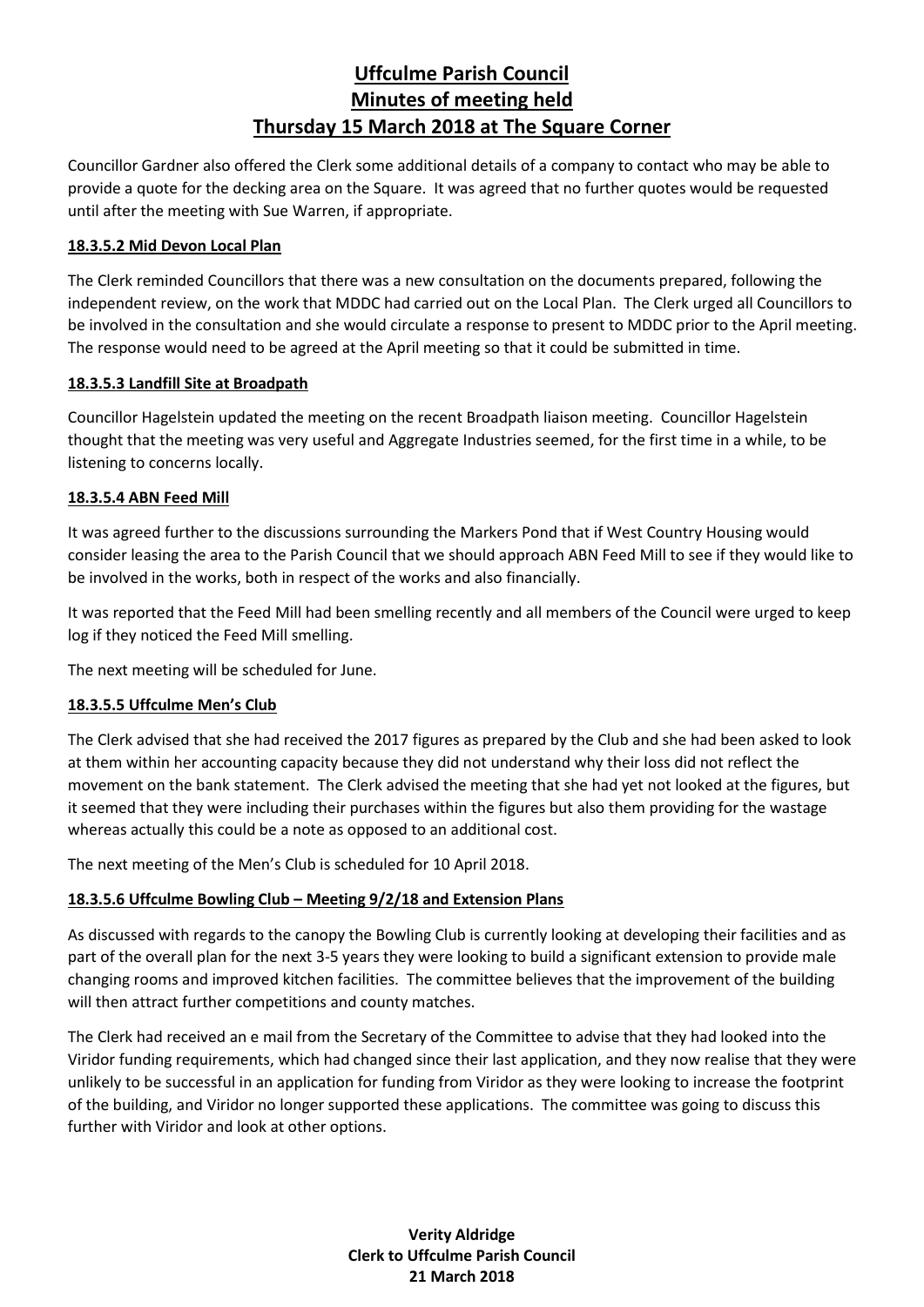### **18.3.5.7 Belle Vue Planning Applications**

The Planning committee had submitted responses to MDDC and it was agreed that this item should be removed from the agenda going forward

#### **18.3.5.8 Green Team**

Councillor Kingdom advised that she was not aware of any specific news to report from the Green Team at the current time.

The meeting did discuss the Green Team using Magelake later in the year as a community day, as set up in agreement with MRH Management within Magelake and the Clerk would make sure that no charge was applied to the Green Team for this.

#### **18.3.5.9 Blackborough House Planning**

The meeting was advised that a representative of a local action group had attended the planning meeting the previous week in respect of the application to develop Blackborough House into a luxury hotel with outdoor facilities and spa facilities and also for the erection of 7 dwellings within the estate. The Parish Council has prepared a draft response which highlights the issues that would present Uffculme, mainly increased traffic through the village and the unsuitable roads that vehicles would be travelling on as well as the potential noise and light pollution.

#### **18.3.5.10 Hitchcocks Future Planning**

The planning meeting was also attended by Richard Persey to advise about future plans to extend Hitchcocks Business Park and the plans were shown to the meeting.

Although the Council would prefer to see the area left as green fields it was felt that the proposed development was of a sympathetic nature, given the very high standard of maintenance around the existing site and that the Council shouldn't have any issues with the development.

### **18.3.5.11 Contract for Works between Uffculme Parish Council and Jess Lucas**

The Clerk once again explained the principal for the contract between the Council and Jess Lucas for grass cutting. This was as set out in the budget in January and since then Councillor Mackian had attended the meeting with the Clerk and independently reviewed a draft contract to which he found no fault and it was therefore agreed that the contract for Jess Lucas be signed as official council minutes.

### **18.3.5.12 Uffculme School Drinks Licence**

The Clerk advised she had received notification that Uffculme School have applied for a drinks licence within The Venue, the new theatre facility. The Council discussed this and supported their application to ensure that The Venue is successful.

### **18.3.6 Police Report**

No Police report had been provided to the Clerk however she had been invited to a meeting at Cullompton Police Station on 25 April 2018 where she will receive an update on behalf of local police as to work they are carrying out and who we should contact. An update would be provided at the April meeting.

#### **18.3.7 Highway Matters Road & Traffic**

### **18.3.7.1 Issues Around School Traffic**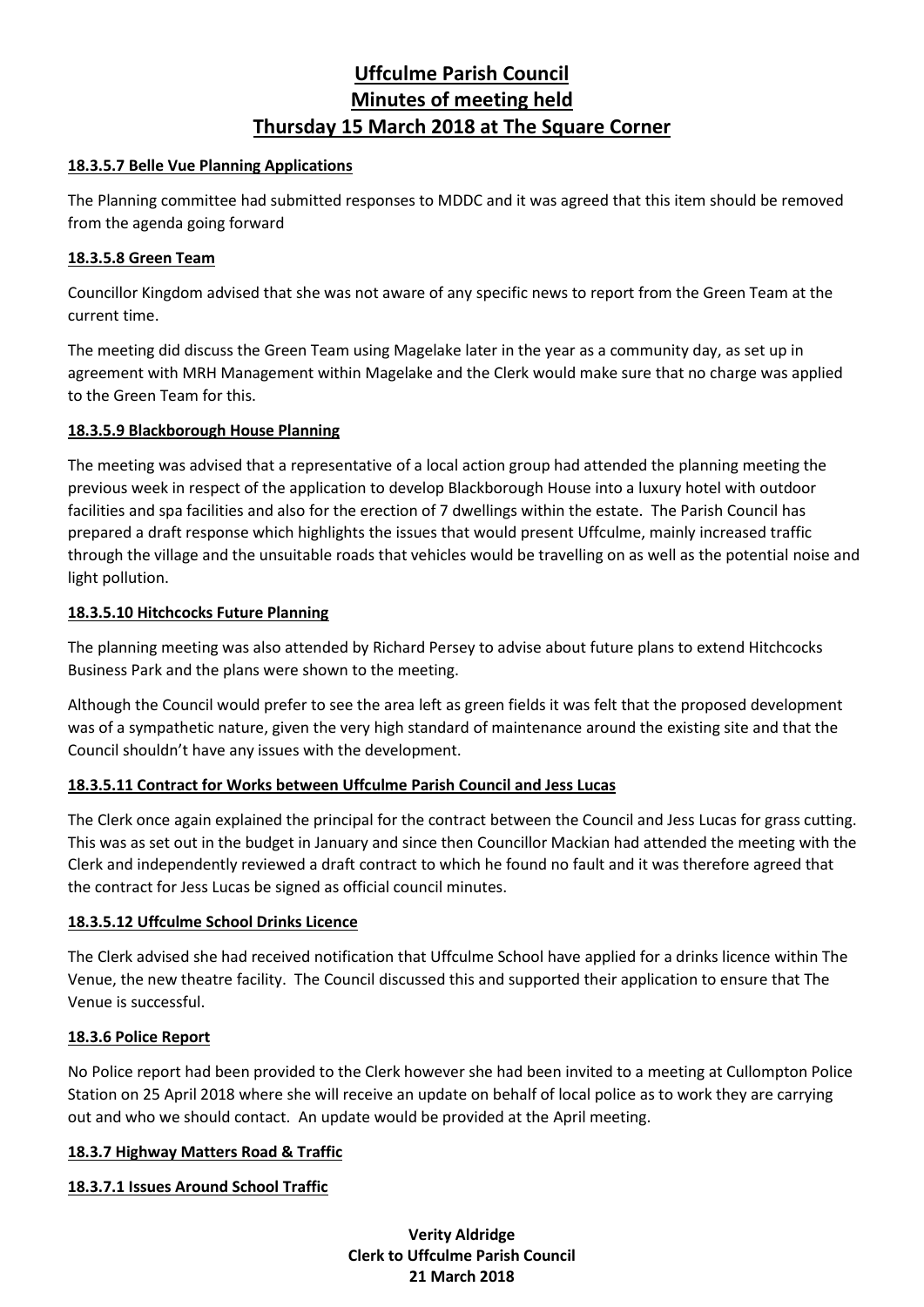Again, the issues surrounding traffic to and from the Primary and Secondary schools especially nearing 9am and 3.30pm continued to be an issue.

# **18.3.7.2 New Highways Neighbourhood Officer Dave Ashford**

The Clerk advised that she had met with the new neighbourhood officer who replaced Nick Allen. The Clerk advised the meeting that she found Dave to be very amiable and understanding of the concerns in Uffculme. He was also able to provide an update on the resurfacing works around Ashley Road and this work was not undertaken due to the accident on the motorway in the days during which the works were due to be scheduled.

As highlighted by Councillor Bob Evans the issues on the WIlland/Cullompton road continue to cause issues. This is a DCC issue and Bob has been putting pressure on the DCC Councillor responsible for this area, Colin Slade, and it is understood that the issue is due to damaged drains as a result of the soil being deposited in the field. It appears that there is an ongoing case with the DCC and landowner which is being enforced by the Environment Agency.

# **18.3.8 Clerks Report**

# **18.3.8.1 Dog Waste Bins Signage - Prizes to Children**

The Clerk advised that she had now purchased and distributed prizes to the children and that Councillor Pollard had arranged to put the signs up. Positive comments have been received from residents which was encouraging.

Councillors suggested that some signs had already gone missing and the Clerk would look at this with Councillor Pollard when he was able again.

# **18.3.8.2 Devon Air Ambulance Night Landing Site**

The Devon Air Ambulance had attended a meeting at Magelake with Councillor Pollard and the Clerk to ascertain whether the site would be suitable for Devon Air Ambulance to use at night. Although not conclusive it was suggested during the meeting that the site would be ideal. The co-ordinator for Devon Air Ambulance would arrange for an electrical survey to establish whether lights could be fitted and they would come back to us in due course.

# **18.3.8.3 Website**

The Clerk advised the meeting that she had attended a meeting with Councillor Best and the website developer Jacob Lane and the domain and e mail account have been purchased. The Clerk was still hopeful that the website would be up and running by her initial proposed date of 31 March 2018.

All Councillors would receive a new e mail address for council matters once the accounts were set up. The Clerk advised how essential it would be to use the Parish Council e mail address as opposed to any personal e mail address to ensure council matters were separate to personal.

# **18.3.8.4 Proposed New Planning Response Policy**

The Planning meeting had prepared a proposed variation to the planning response policy that was initially drafted in excess of 10 years ago. Councillor Wells, Chairman of the Planning Committee gave a brief rundown of the reasons for having a planning response policy.

The meeting agreed that this document would be reviewed again before the next meeting and would be an agenda item to sign it off.